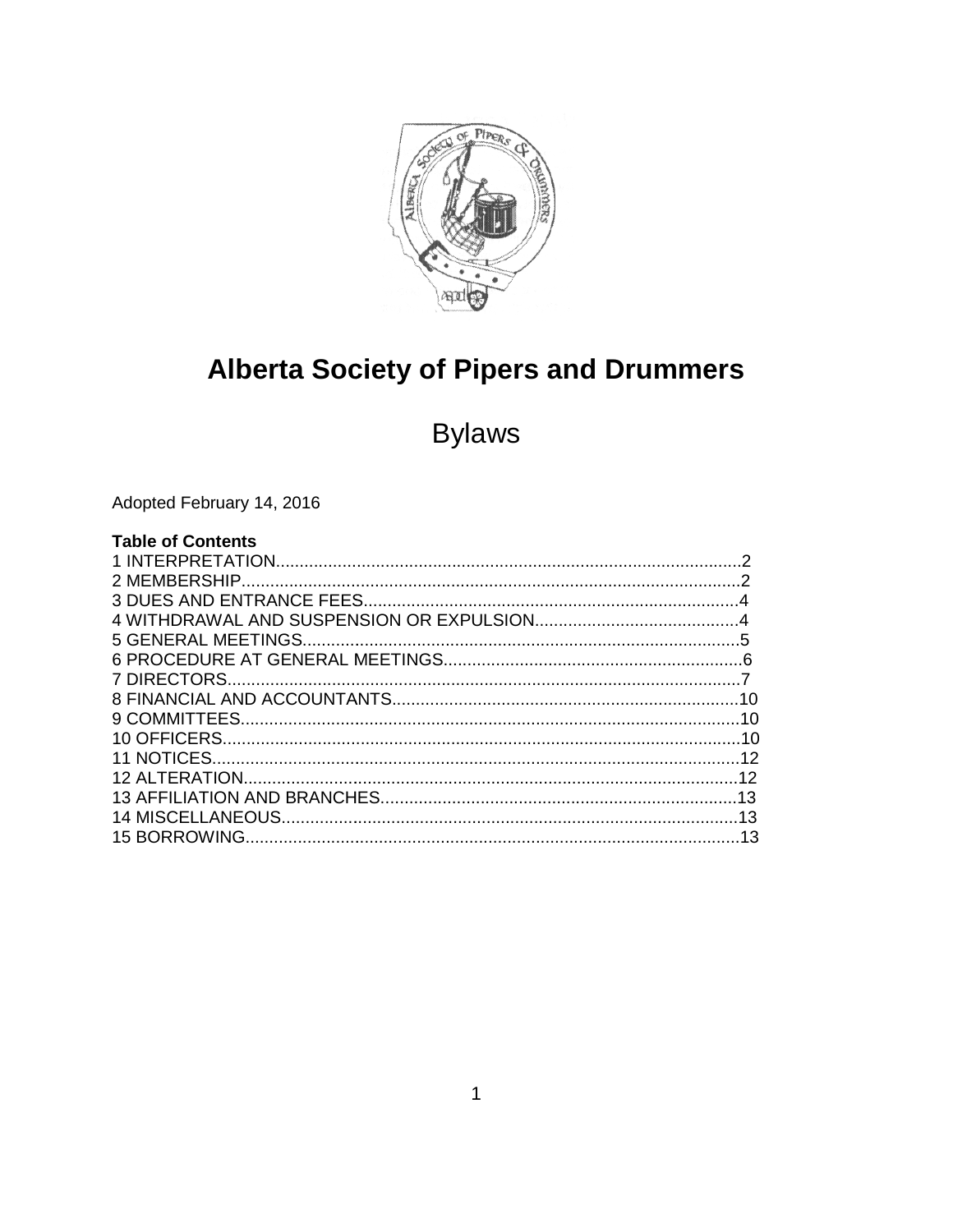### BYLAW 1. INTERPRETATION

- 1.1 Definitions. In these bylaws, unless the context otherwise requires:
	- 1.1.1 "Act" means the Society Act of Alberta and the regulations thereto, as amended from time to time, and any successor legislation;
	- 1.1.2 "Society" means Alberta Society of Pipers and Drummers;
	- 1.1.3 "Board" means the Board of Directors of the Society as described in Article 7 of these Bylaws.
- 1.2 Incorporation by Reference. The definitions in the Act on the date these Bylaws become effective are incorporated herein by reference to the extent that they are not inconsistent with the definitions contained in this Bylaw.

# BYLAW 2. MEMBERSHIP

- 2.1 The members of the Society shall be those people who are subscribers to the Objectives and Bylaws, and those people who from time to time become members pursuant to the Bylaws.
- 2.2 The members of the Society shall be divided into the following classes: Honourary, Active, Associate, Life, Junior, Pipe Band and Highland Games Association.
- 2.3 Each class of membership shall have the following privileges and/or restrictions:
	- 2.3.1 Honourary Members shall be entitled to all the privileges of an Active Member, except the member shall not be entitled to vote or fill any office in the Society. The Board of Directors shall have the power to appoint as an Honourary Member any entity whose association with the Society may be considered advantageous or who has rendered special service to the Society. The Board of Directors shall also have the power to appoint the holder of any public appointment of office to be an Honourary Member of the Society during that person's term of appointment or office.
	- 2.3.2 Active Members shall be at least the age of 18 years who are Bagpipers or Drummers. An Active Member shall be entitled to participate in all the activities and affairs or the Society, and to vote, and to be elected or appointed as a Director and to hold office in the Society. The Board of Directors may, in recognition of distinguished service to the Society, appoint an Associate Member as an Active Member, but no more than once in three years. There may not exist on the rolls of Active Members, at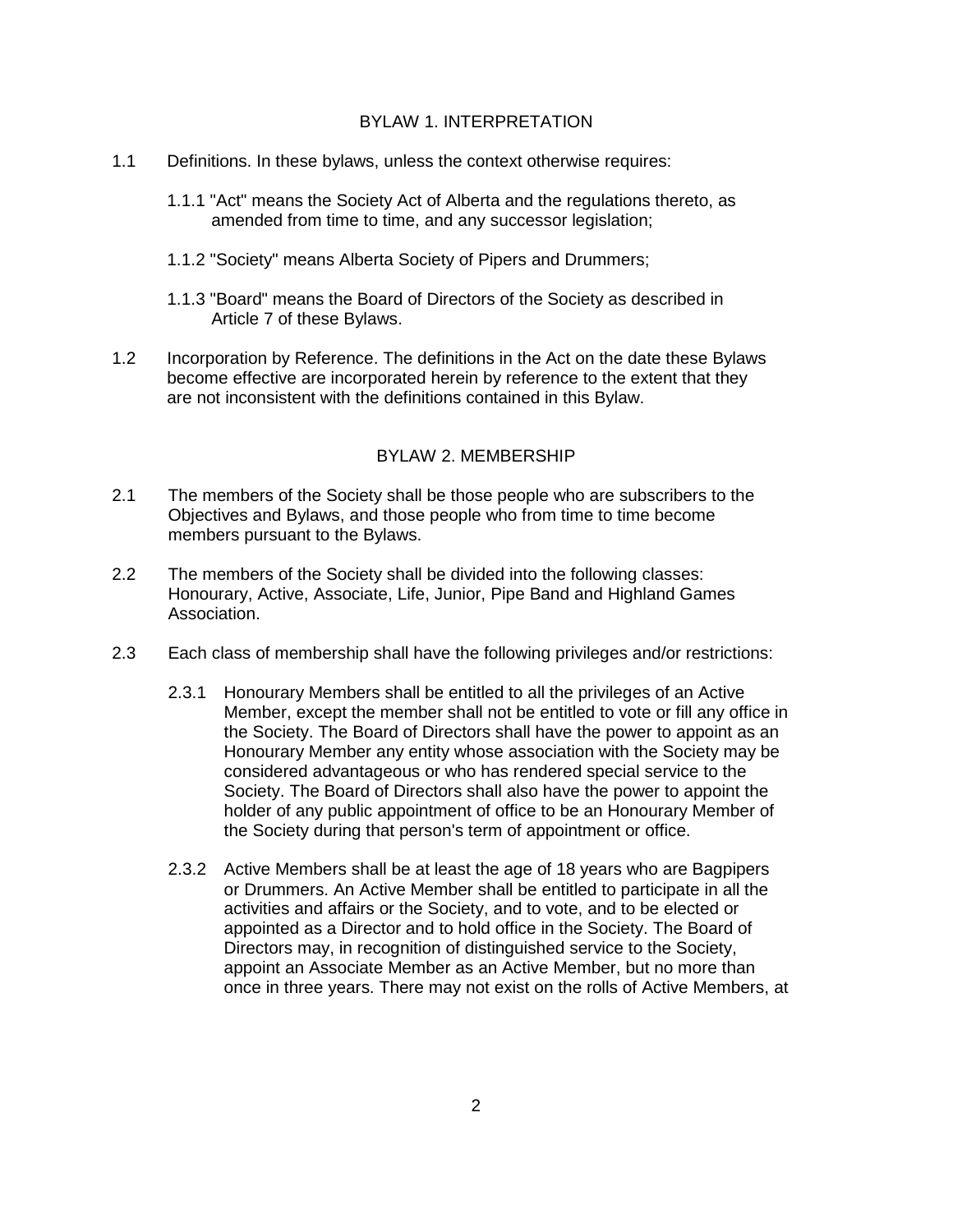any one time, more than three members who have been appointed from the Associate class.

- 2.3.3 Associate Members shall be at least the age of 18 years and may be anyone who is not a Bagpiper or Drummer who shall be entitled to all the privileges of and Active Member except the right to vote or to nominate.
- 2.3.4 Life Members are Active Members who are appointed by the Board of Directors in recognition of distinguished service to the Society and have all the privileges of an Active Member.
- 2.3.5 Junior Members are members less than the age of 18 years who are Bagpipers or Drummers, who shall have the same privileges as Associate Members.
- 2.3.6 A Pipe Band Member is a group of Bagpipers and Drummers that meet the minimum, band player requirements as defined in the competition rules of the Society, and is entitled to the same privileges as an Active Member, and shall be entitled to two votes.
- 2.3.7 A Highland Games Association Member is a society, association or corporation that conducts Bagpiping competitions, Drumming competitions, and/or Bagpipe Band competitions under the Rules established from time to time by the Society, and is entitled to the same privileges as an Active Member, and shall be entitled to two votes.
- 2.4 The name and address of the candidate shall be deposited with the Society along with the amount of the current year's dues and fees. The Board of Directors at their next meeting shall vote upon the candidate's admission. No candidate shall be admitted as a member if there are three or more votes cast against his or her election. On the election of each member the Secretary shall notify him or her of his or her election and shall furnish him or her with a copy of register of members. Any unsuccessful candidate may appeal in writing the decision of the Board within 60 days of receipt of notice. An unsuccessful candidate shall not apply a second time until at least 1 year has elapsed since the date of the meeting at which his or her application was last considered.

2.5 Any band or individual who is a full paid member of any organization recognized by the Alliance of North American Pipe Band Association shall be recognized by the Society as an Associate Member with all rights and privileges.

2.6 Any band or individual holding membership in an organization outside the Alliance of North American Pipe Band Association may compete in a maximum of 2 events per year without being required to become an Active Member of the Society.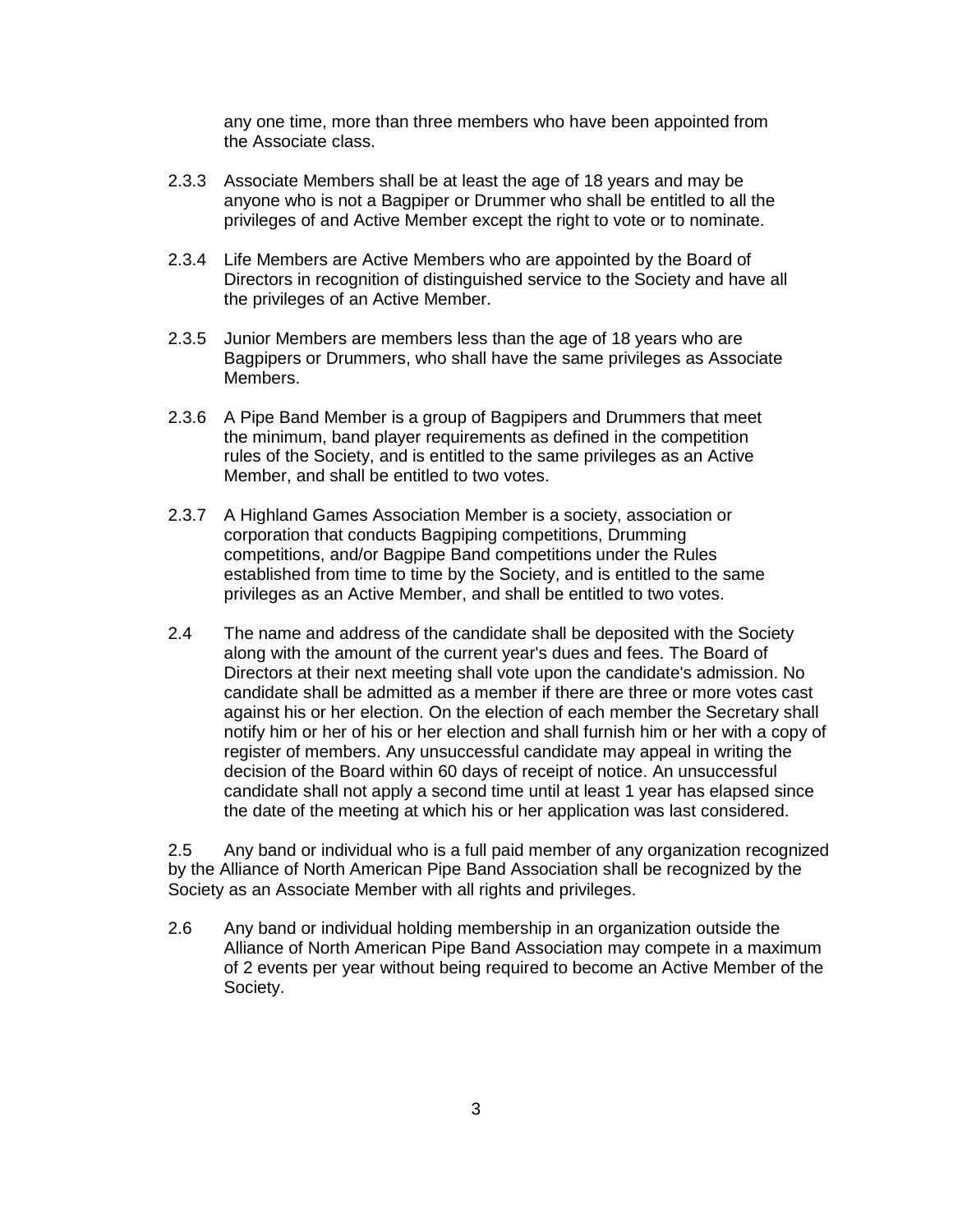#### BYLAW 3. DUES AND ENTRANCE FEE

- 3.1 The Directors may, from time to time, fix the amount of the annual dues payable by each class of members, and the date when those dues are payable.
- 3.2 There shall not be any annual dues payable by Honourary Members or Life Members.
- 3.3 Annual memberships are based on the calendar year.

#### BYLAW 4. WITHDRAWAL AND SUSPENSION OR EXPULSION

- 4.1 Any member may withdraw from the Society by signifying his or her wish to do so in writing addressed to the Secretary. The member remains liable for payment of the dues for the full year in which he or she withdraws.
- 4.2 The Board may suspend or expel any member for:
	- 4.2.1 Default in the payment of dues or fees levied in accordance with these Bylaws; or
	- 4.2.2 Any causes, conduct or behaviour which in the opinion of the Board is not in the best interests of the Society or its members or for failure to comply with these Bylaws or a direction of the Society.
- 4.3 If the Secretary receives a requisition to expel any member from the register of members stating the reason and signed by not less than 3 members of the Society, the Board of Directors shall consider the matter at their next meeting.
- 4.4 Prior to suspending or expelling a member, the Board shall provide notice to the member of the proposed suspension or expulsion, which notice shall set forth the reasons for the suspension or expulsion and give the member the right to make representations and appear in person before the Board.
- 4.5 If the Directors determine by a majority of those Directors present at the meeting to remove or expel the member, they shall confirm that resolution at the next meeting by a majority of Directors at which not less than 5 Directors shall be present. If the resolution to remove the member is confirmed, the member shall be removed from the register of members and he or she shall thereupon cease to be a member.
- 4.6 A member who is suspended or expelled shall not have any right to vote nor shall he or she hold any office or position in the Society during the period of his or her suspension or upon expulsion, but, while suspended, shall continue to be bound by the duties and obligations of the membership as defined in these Bylaws.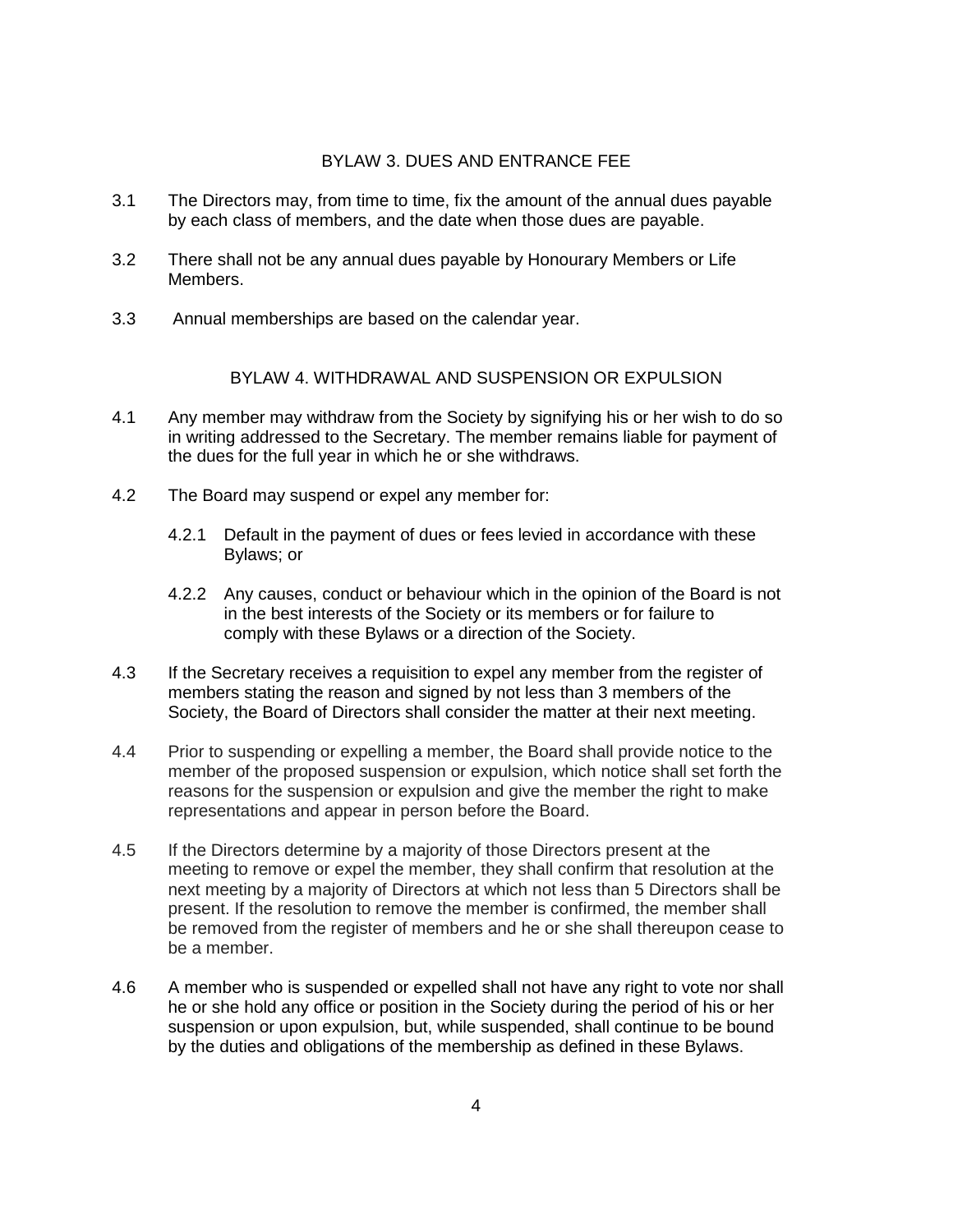- 4.7 A suspended member may be reinstated upon a resolution of the Board.
- 4.8 The length of the suspension will be assessed by the Board upon due consideration of the facts available.

# BYLAW 5. GENERAL MEETINGS

- 5.1 The fiscal year end of the Society shall be December 31.
- 5.2 The Annual General Meeting of the Society shall be held one each calendar year on or before October 31 at such time and place as the Directors decide, of which notice in writing to the last known address of each member shall be delivered by mail, by email, and/or website notification**,** 30 days prior to the meeting.
- 5.3 The order of business at the Annual General Meeting shall be as follows:
	- 5.3.1 The reading and approval of Minutes of the last previous Annual General Meeting;
	- 5.3.2 Report of the President;
	- 5.3.3 Report of the Treasurer including presenting financial statements for the fiscal year ending immediately before the Annual General Meeting;
	- 5.3.4 Other reports;
	- 5.3.5 Election of the Directors.
- 5.4 All other General Meetings shall be called Special General Meetings. A Special General Meeting shall be called:
	- 5.4.1 At the request of the President;
	- 5.4.2 At the written request of not less than 4 members of the Board of Directors;
	- 5.4.3 At the written request of not less than 25 percent of the members of the Society entitled to vote at a meeting of members;
	- 5.4.4 The request for a Special General Meeting shall specify the general nature of the business to be conducted at that meeting. Notice of the meeting shall be in the form required under this Bylaw.
- 5.5 Notice of Meetings.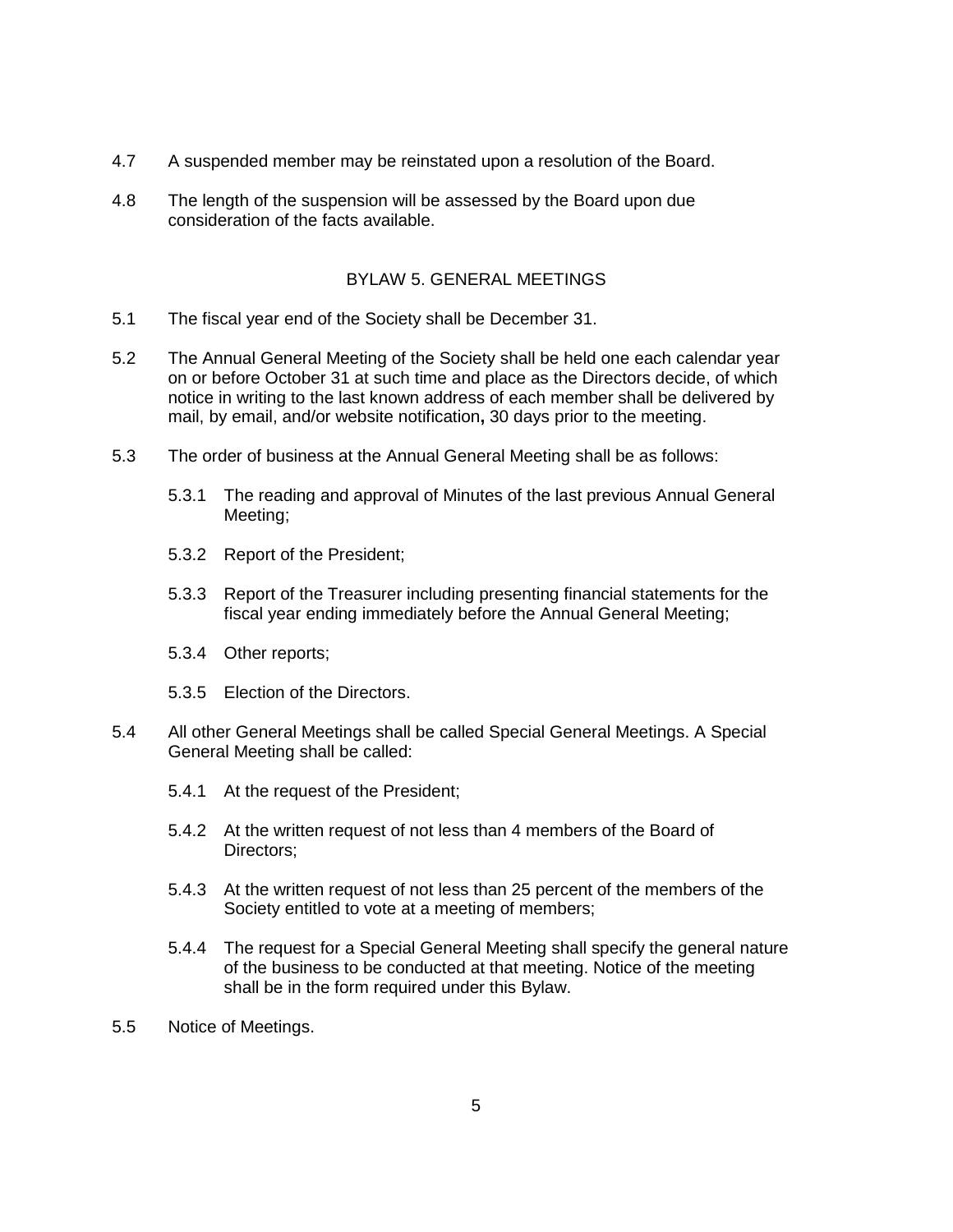- 5.5.1 Notice of general meetings shall be given to the members in accordance with the Act and shall specify the place, day and hour of the meeting, and the general nature of the business to be conducted at the meeting.
- 5.5.2 The auditors, if any, of the Society are entitled to receive all notices and other communications relating to any meeting of members that any members are entitled to receive.
- 5.5.3 No public, nor advertisement of members meeting, whether annual or special, shall be required.

# BYLAW 6. PROCEDURE AT GENERAL MEETINGS

- 6.1 The President or, in the absence of the President, a Vice-President, or in the absence of both, one of the other Directors present, shall chair any meeting of members. If no such Director is present with 30 minutes of the time fixed for holding the meeting, the members present and entitled to vote shall choose one of their number to chair the meeting. If the Secretary of the Society is absent, the chair shall appoint some person who need not be a member, to act as Secretary of that meeting.
- 6.2 A quorum at General or Special Meetings shall consist of persons present. In any event, a quorum shall be not less than 5 Active Members.
	- 6.2.1 No business, other than the election of a chairman and the adjournment or termination of the meeting, shall be conducted at a General Meeting at a time when a quorum is not present.
	- 6.2.2 If at any time during a General Meeting there ceases to be a quorum present, business then in progress shall be suspended until there is a quorum present or until the meeting is adjourned or terminated.
	- 6.2.3 If within 30 minutes from the time appointed for the meeting a quorum is not present, the meeting, if convened on the requisition of members, shall be terminated; but in any other case, it shall stand adjourned to the same day in the next week, at the same time and place, and if, at the adjourned meeting, a quorum is not present within 30 minutes from the time appointed for the meeting, the members present shall constitute a quorum.
- 6.3 Procedure for voting shall be as follows: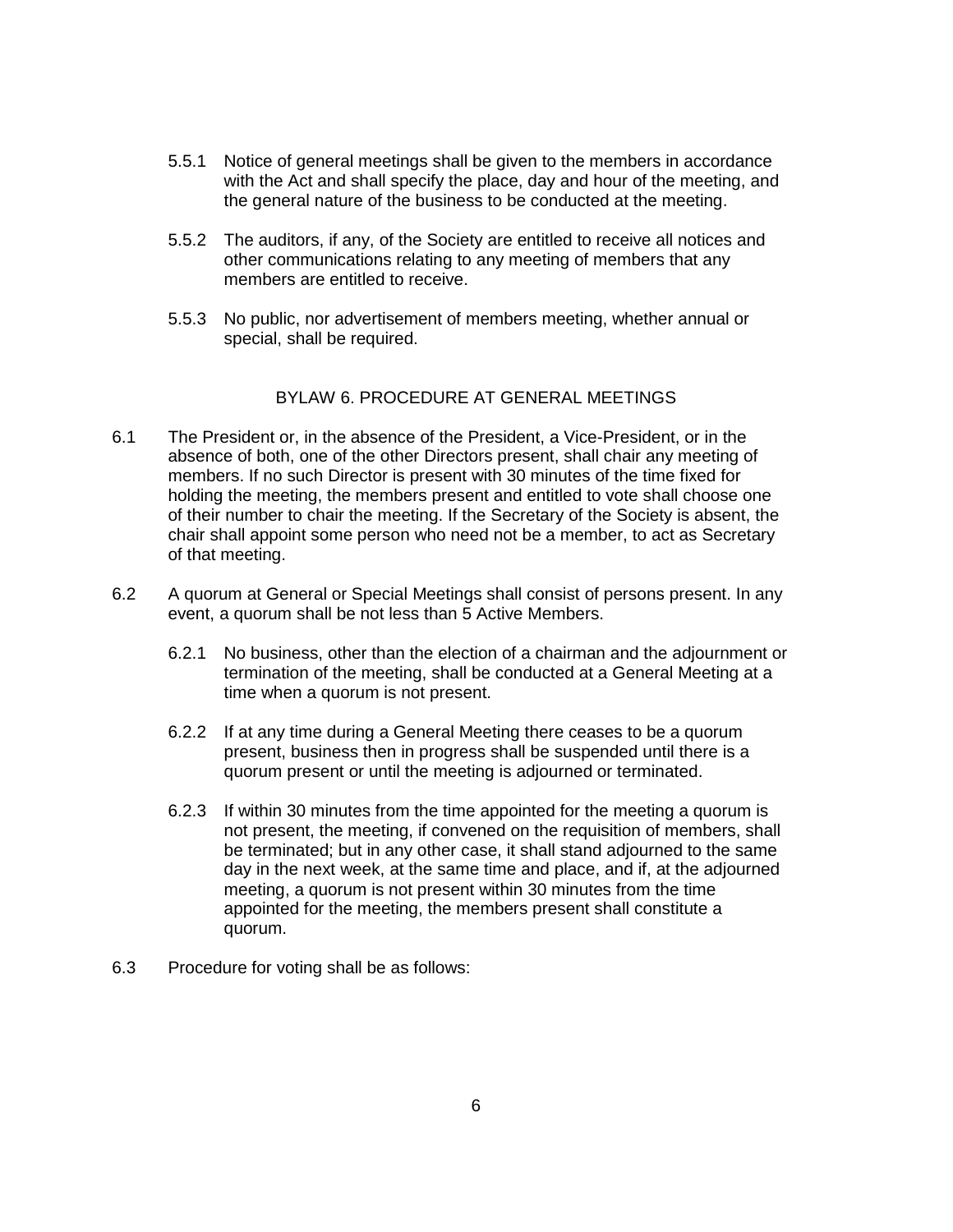- 6.3.1 A member is not entitled to vote on an resolution unless he or she is an Active Member or is a Pipe Band Member or a Highland Games Association Member in good standing in accordance with these Bylaws.
- 6.3.2 Voting shall be by a show of hands unless (before or on the declaration of the result of the show of hands) a poll is directed by the chair or demanded by at lease one Active Member who is present in person. A declaration by the chair that a resolution has been carried, or carried unanimously, or by a particular majority, or lost or not carried by a particular majority and an entry to that effect in the book of the proceedings of the Society shall be conclusive evidence in favour of, or against that resolution.
- 6.3.3 No voting by proxy is permitted.
- 6.3.4 Subject to the Act, resolutions or questions arising at General Meetings shall be determined by the majority of the votes cast on the resolution or question.
- 6.3.5 Any resolutions proposed at a meeting must be seconded and the chair of a meeting may move or propose a resolution.
- 6.3.6 In the case of equality of votes, the person chairing the meeting may cast a second or deciding vote in addition to the vote to which he or she may be entitled as a member.
- 6.4 The person chairing a General Meeting of members may, subject to any other provisions of these Bylaws, with the consent of the meeting and subject to such conditions as the meeting may decide, and notwithstanding that no quorum is present, adjourn the general meeting from time to time and from place to place. Any business as may properly have been transacted at the original meeting may be transacted at the continuation of such meeting. No notice shall be required of the continuation of an adjourned General Meeting.

# BYLAW 7. DIRECTORS

7.1 The affairs of the Society shall be managed by a Board of Directors. Subject to these Bylaws and all laws affecting the Society, the Board may exercise all the powers and do all the acts and things that the Society may exercise and do.

7.2 The Board of Directors shall consist of the President, Vice-President, immediate Past President, Communications Director and a minimum of 4 Directors. The President, Vice-President, and the immediate Past President are deemed to be Directors.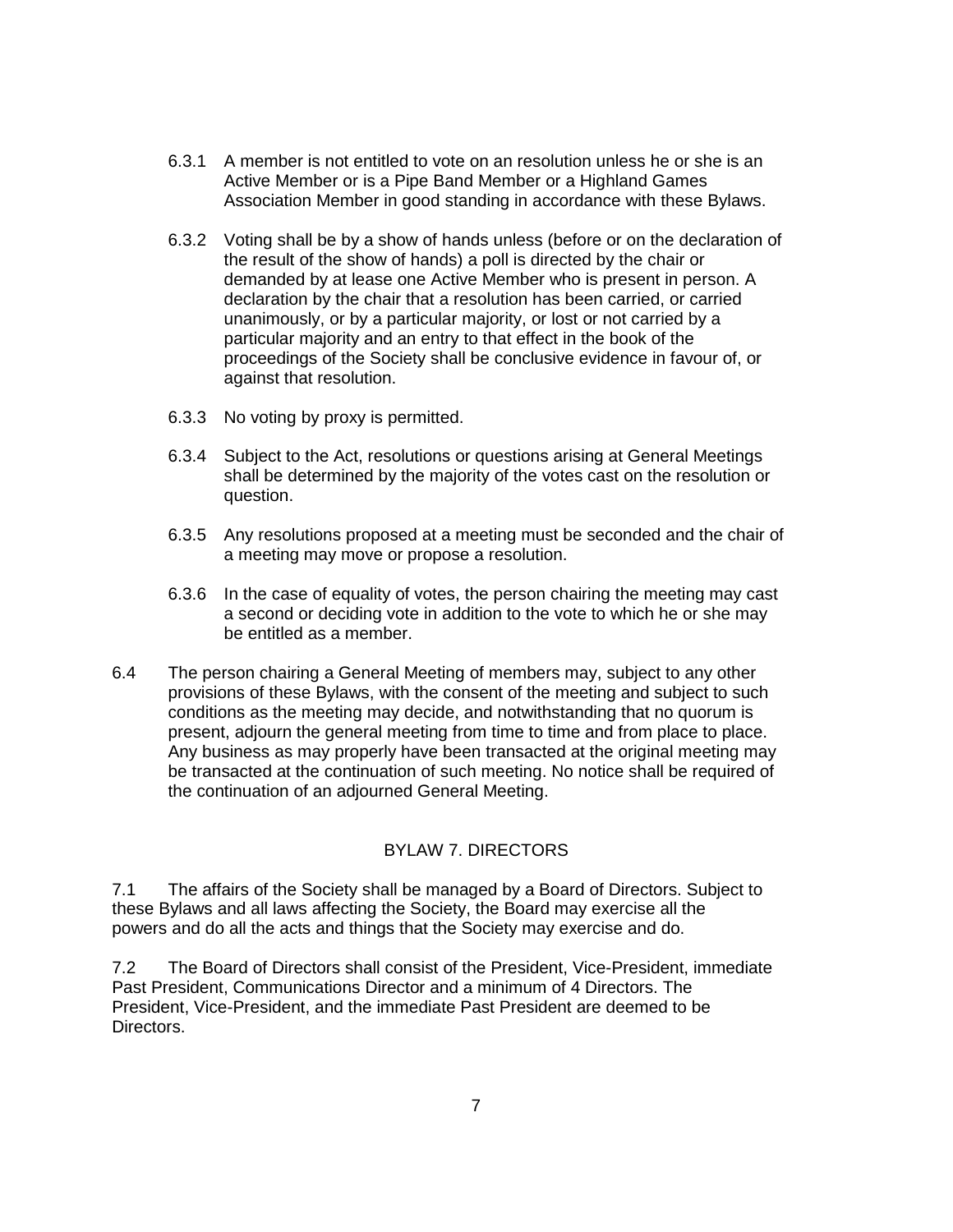- 7.3 All positions shall stand for election each year. Directors may serve unlimited number of terms.
- 7.4 Directors shall be elected at each Annual General Meeting from the Active Members of the Society.
- 7.5 The Board of Directors may act notwithstanding any vacancy in the number of Directors.
- 7.6 If a vacancy on the Board of Directors occurs for any reason the remaining members may appoint any Active Member to fill the vacancy. Any person so appointed shall hold office until the next Annual General Meeting.
- 7.7 The members may by special resolution remove a Director before the expiration of his or her term of office, and may elect a successor to complete the term of office.
- 7.8 Meetings of the Board shall be conducted as follows:
	- 7.8.1 The Board may meet at such times and places as it may determine to dispatch business.
	- 7.8.2 The Secretary of the Society shall call a meeting of Board upon request of the President or any 3 Directors.
	- 7.8.3 Notice of the time and place of every Board meeting shall be given to each Director not less than 7 days before the time of the meeting is to be held, provided that notice of a meeting shall not be necessary if all the Directors are present or if those absent waive notice of, or otherwise signify their consent to, such meeting being held.
	- 7.8.4 A Director may participate in a meeting of the Board by means of conference telephone or other communication facilities by means of which all Directors participating in a Board meeting agree to such participation. A Director participating in a Board meeting in accordance with this subsection shall be deemed to be present at the meeting and to have so agreed and shall, unless disqualified for any other reason, be counted in the quorum therefore and be entitled to speak and vote thereat.
- 7.9 A quorum to transact business shall be 5 Directors in number.
- 7.10 The President, or in the absence of the President or at the request of the President, the Vice-President shall chair any meeting of the Board. If no such officer is present, the Directors present shall choose one of their number to be chair.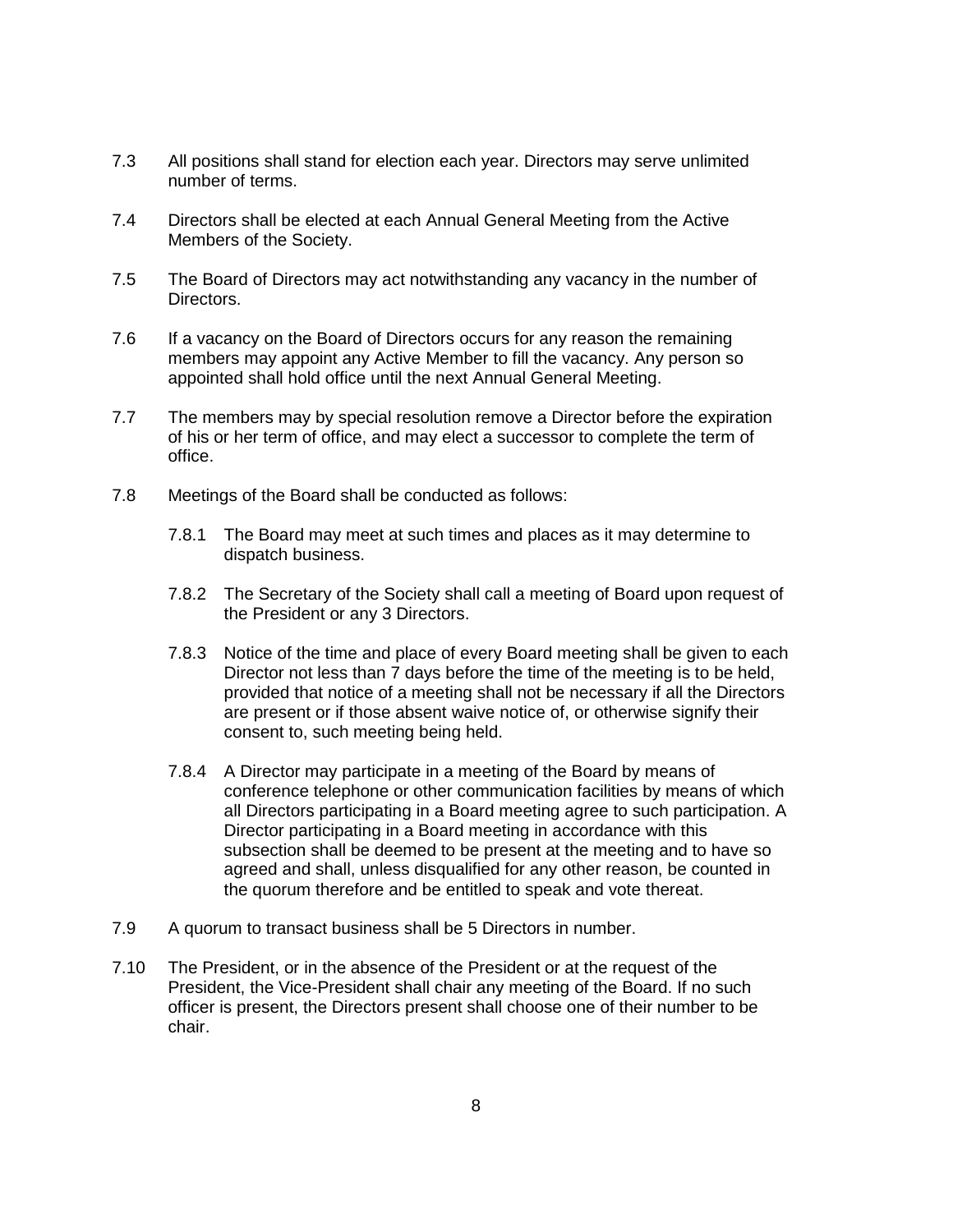- 7.11 Minutes of the proceedings of any meeting of the Board of Directors shall be taken by the Secretary or in his or her absence, by a member of the Board. Afterwards they shall be copied into the Minute Book to be kept for that purpose by the Secretary. The minutes shall be read at the next meeting of the Board and, when confirmed, signed by the person chairing that meeting.
- 7.12 At all meetings of the Board every Director present shall be entitled to one vote and, subject to the provision of these Bylaws, every resolution or question shall be decided by a majority of the votes cast on the resolution or question. In the case of an equality of votes, the chair of the meeting shall be entitled to a second or casting vote. Any resolution proposed at a meeting must be seconded and the chair of a meeting may move or propose a resolution.
- 7.13 A resolution in writing signed by all the Directors and placed with the minutes of the Board is as valid and effective as if regularly passed at a meeting of the Board.
- 7.14 A Director's interest in a contract or transaction with the Society shall be dealt with as follows:
	- 7.14.1 A Director who has an interest, or who may be perceived as having an interest, in a proposed contract or transaction with the Society, must disclose fully and promptly the nature and extent of such interest to the Board.
	- 7.14.2 The Director shall not vote, and must refrain from influencing the decision on such contract or transaction, and will otherwise comply with the requirements of the Act regarding conflict of interest.
	- 7.14.3 If the Director does vote, that vote shall not be coutned, but he or she shall be counted in the quorum present at the meeting at which the vote is taken.
- 7.15 Directors shall not be compensated by the Society for being or acting as a Director or receive any other direct or indirect profit from their office. However, a Director shall be reimbursed for all expenses necessarily and reasonably incurred by him or her while engaged in the affairs of the Society.
- 7.16 The Directors may from time to time appoint an Honourary President and one or more Honourary Vice-Presidents. The person appointed to any one of these positions is not required to be a member of the Society, and the person appointed shall not be a Director.
- 7.17 The Board of Directors shall have the power to make rules and regulations governing Bagpiping competitions, Drumming competitions, and Bagpipe Band competitions, and the participation therein of members as contestants or officials.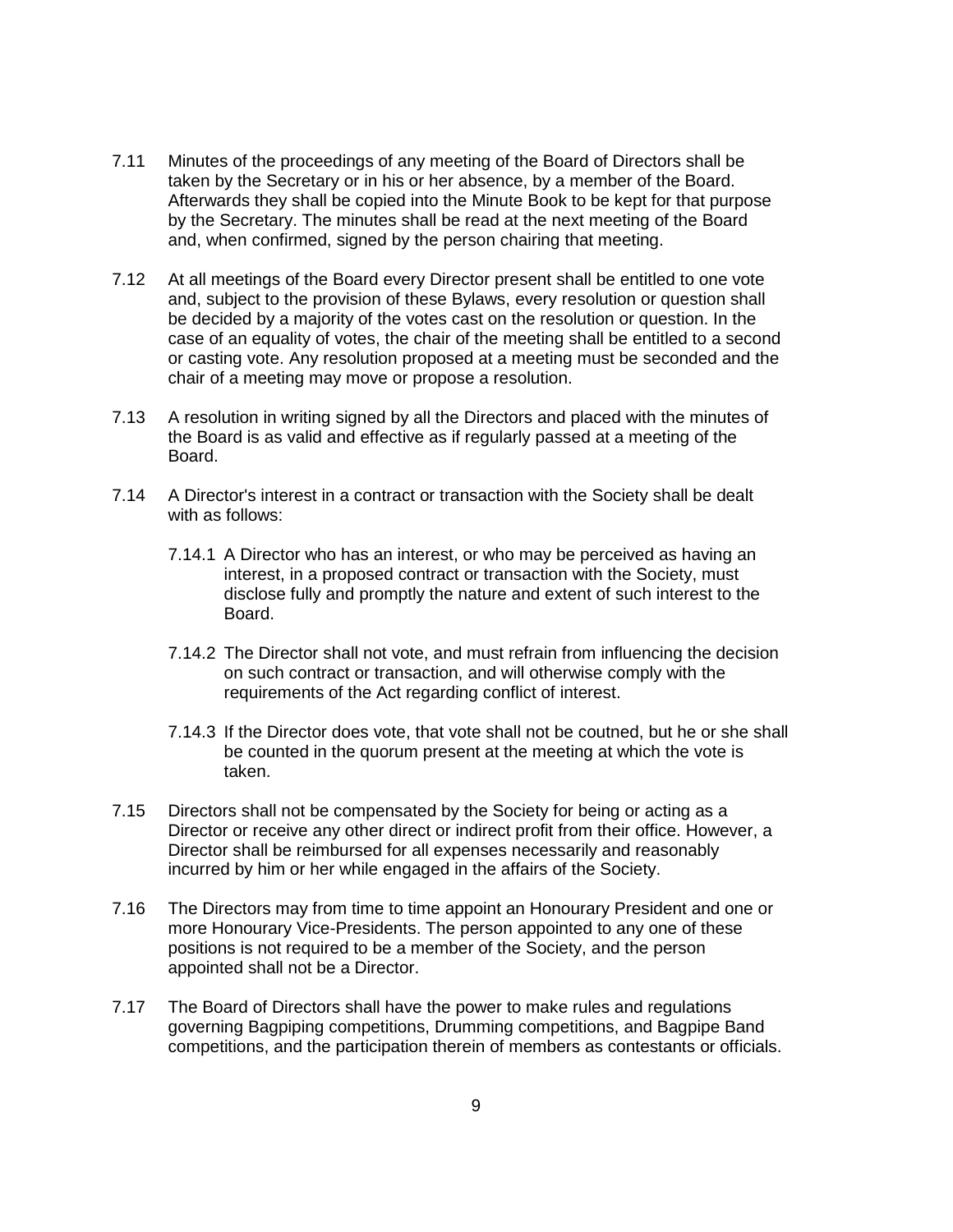They may also make rules and regulations for the government of the Society provided they are consistent with these Bylaws.

7.18 The execution of all documents and signing of all cheques in connection with the administration of the Society shall be done by such person or persons and in such manner as the Board of Directors may from time to time determine. No document under seal shall be executed by or on behalf of the Society except by authority of the Board of Directors. Until otherwise determined by the Board every document under seal shall be signed by the President or the Vice-President and by the Secretary of the Society.

# BYLAW 8. FINANCIAL AND ACCOUNTANTS

- 8.1 The accounts of the Society shall from time to time be examined by the Board of Directors who shall present to the Annual General Meeting a complete statement thereof duly certified by the Society Accountant together with a report of the general affairs of the Society during the preceding year
- 8.2 The accounts and books of the Society shall be examined once at least in each year and their correctness ascertained and certified by on Accountant, who shall be appointed by the Board of Directors and who is not a Director or officer of the Society. The Accountant shall present the financial statements to the Board of Directors at least one month before the Annual General Meeting.

.

# BYLAW 9. COMMITTEES

- 9.1 The Board of Directors may establish such committees and/or such ad hoc committees as it deems necessary.
- 9.2 The Chair of the committee shall be appointed by the President, subject to the approval of the Board of Directors for a term to be designated by the President subject to the approval of the Board of Directors.
- 9.3 Committee members shall be appointed by the President after consultation with the Chair of the respective committee and subject to approval of the Board of Directors for a term consistent with that of the Chair.

# BYLAW 10. OFFICERS

10.1 The Board of Directors shall be voted into office at the Annual General Meeting on an annual basis as described in article 7.3. The Board of Directors shall appoint an Accountant pursuant to Article 8.2 herewith.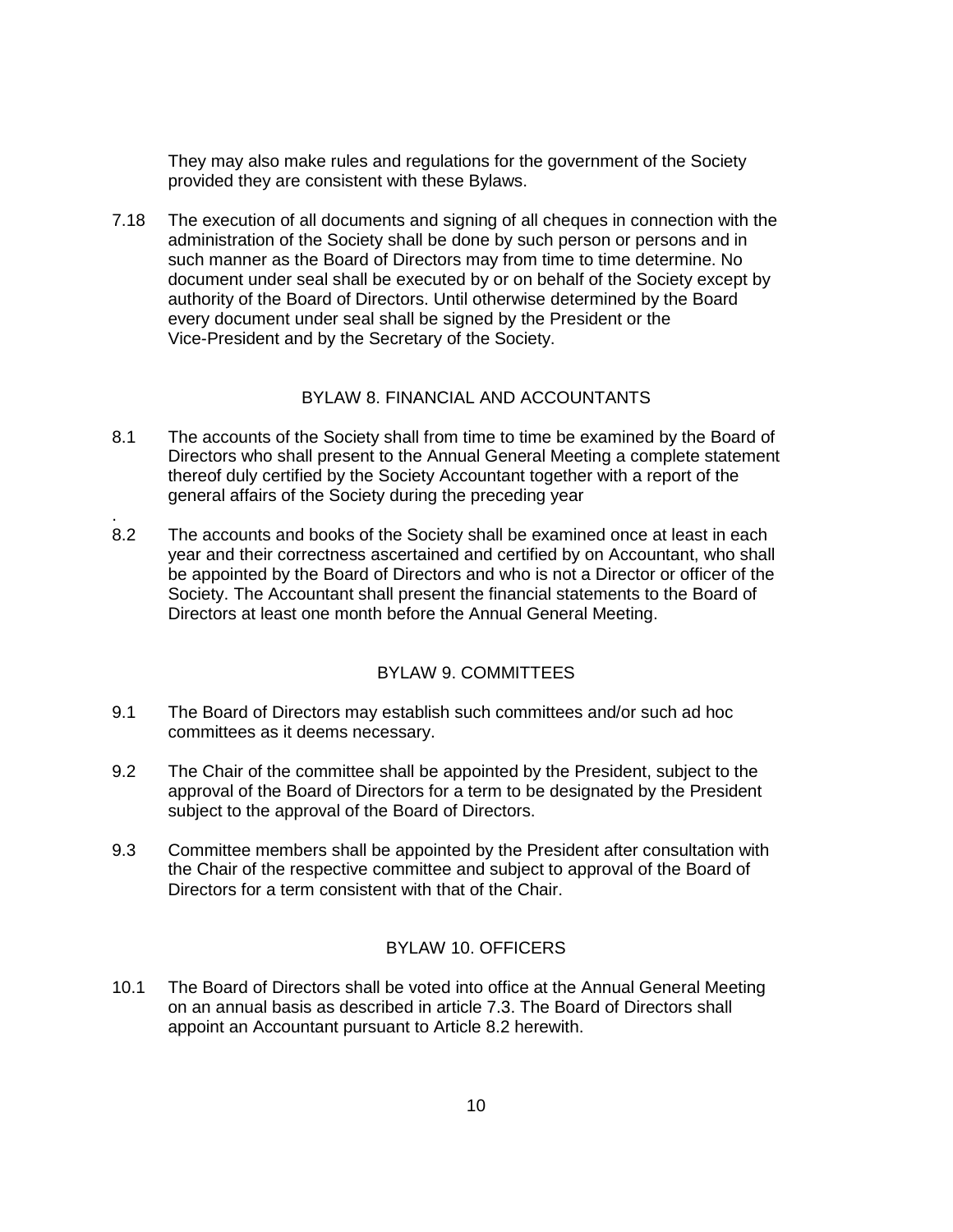- 10.2 The duties of the President shall be as follows:
	- 10.2.1 Preside at all meetings of the Society and the Board;
	- 10.2.2 Give leadership to the Society and report to the membership and the Board on the conduct and management of the business of the Society;
	- 10.2.3 Supervise the other officers of the Society and in the carrying out of their duties, and appoint interim committees and committee chairs as from time to time may be in the best interests of the Society, subject to confirmation by the Board;
	- 10.2.4 Sign all such documents as authorized by resolution of the Board;
	- 10.2.5 Carry out such other duties as prescribed by the Board or that are prescribed elsewhere in law, these Bylaws, and as are incidental to the office of the President.
- 10.3 The Secretary shall do the following:
	- 10.3.1 Conduct the correspondence of the Society;
	- 10.3.2 Issue notices of meeting of the Society and Directors;
	- 10.3.3 Keep minutes of all meetings of the Society and Directors;
	- 10.3.4 Have custody of all records and documents of the Society except those required to be kept by the Treasurer;
	- 10.3.5 Have custody of the common seal of the Society;
	- 10.3.6 Maintain the register of members.
- 10.4 The Treasurer shall do the following:
	- 10.4.1 Keep the financial records, including books of account, necessary to comply with the Act;
	- 10.4.2 Render financial statements to the Directors, members, and others when required;
	- 10.4.3 The offices of Secretary and Treasurer may be held by one person who shall be known as the Secretary-Treasurer.
- 10.5 The office of any officer shall be vacated upon the occurrence of any of the following events: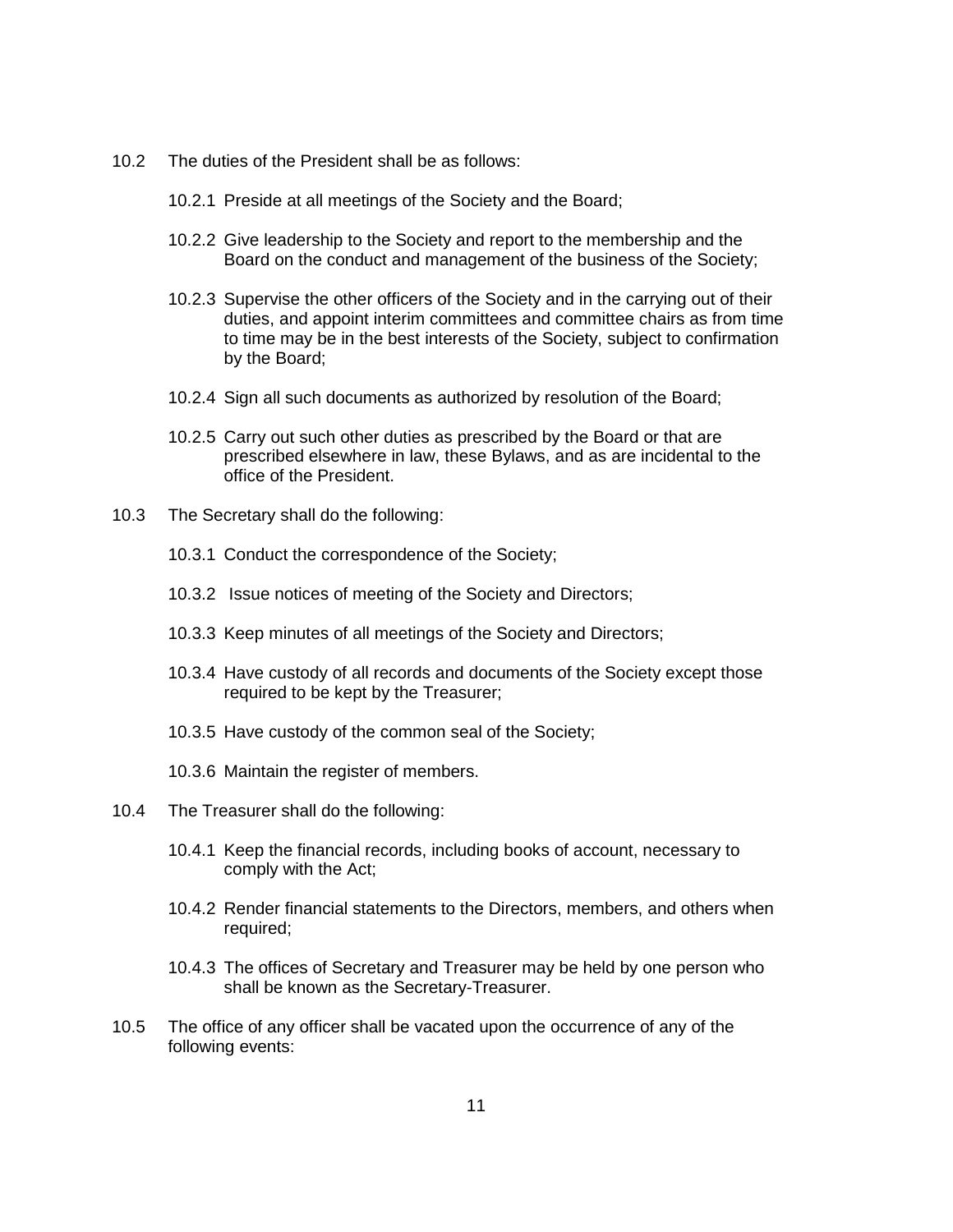- 10.5.1 If a court order is made declaring the officer to a mentally incompetent person or incapable of managing his or her own affairs;
- 10.5.2 Upon death;
- 10.5.3 If the officer resigns from office by notice in writing to the Board;
- 10.5.4 If the officer ceases to be a member in good standing.
- 10.6 Any officer of the Society may be removed with cause by a special resolution of the members of the Society. The Directors may by resolution appoint any person in place of such officer for the remainder of the term.

# BYLAW 11. NOTICES

- 11.1 A notice may be given to a member, either by personally delivering it or by mailing it to him or her at his or her registered address and/or by email address and website notification. Any notice to be given will be sufficiently given if delivered personally or if mailed prepaid in any post office in the province of Alberta. Any notice personally delivered shall be deemed to have been given when delivered and any notice mailed and properly addressed, shall be deemed to have been given on the third business day following the date on which it was so mailed, provided that if mailed, should there be, at the time of mailing or between the time of mailing and the deemed receipt of the notice, a mail strike, slow down or other labour dispute which might affect the delivery of such notice by the mails, then such notice shall be only effective if actually delivered.
- 11.2 The accidental omission to give any notice to any member, Director, officer or auditor of the Society or the non-receipt of any notice by any member, Director, officer or auditor or any error in any notice not affecting the substance thereof shall not invalidate any action taken at any meeting held pursuant to such notice or otherwise founded thereon.
- 11.3 A member, Director, officer or auditor may waive any notice required to be given to themselves under any provision of the Act or the Bylaws of the Society, and such waiver, whether given before or after the meeting or other event which notices required to be given, shall cure any default in giving such notice.

## BYLAW 12. ALTERATION

12.1 Any alteration or amendment to these Bylaws shall be made at the Annual General Meeting or by special resolution. Notice of any proposed alteration or amendment shall be sent to all members entitled to attend such meeting and to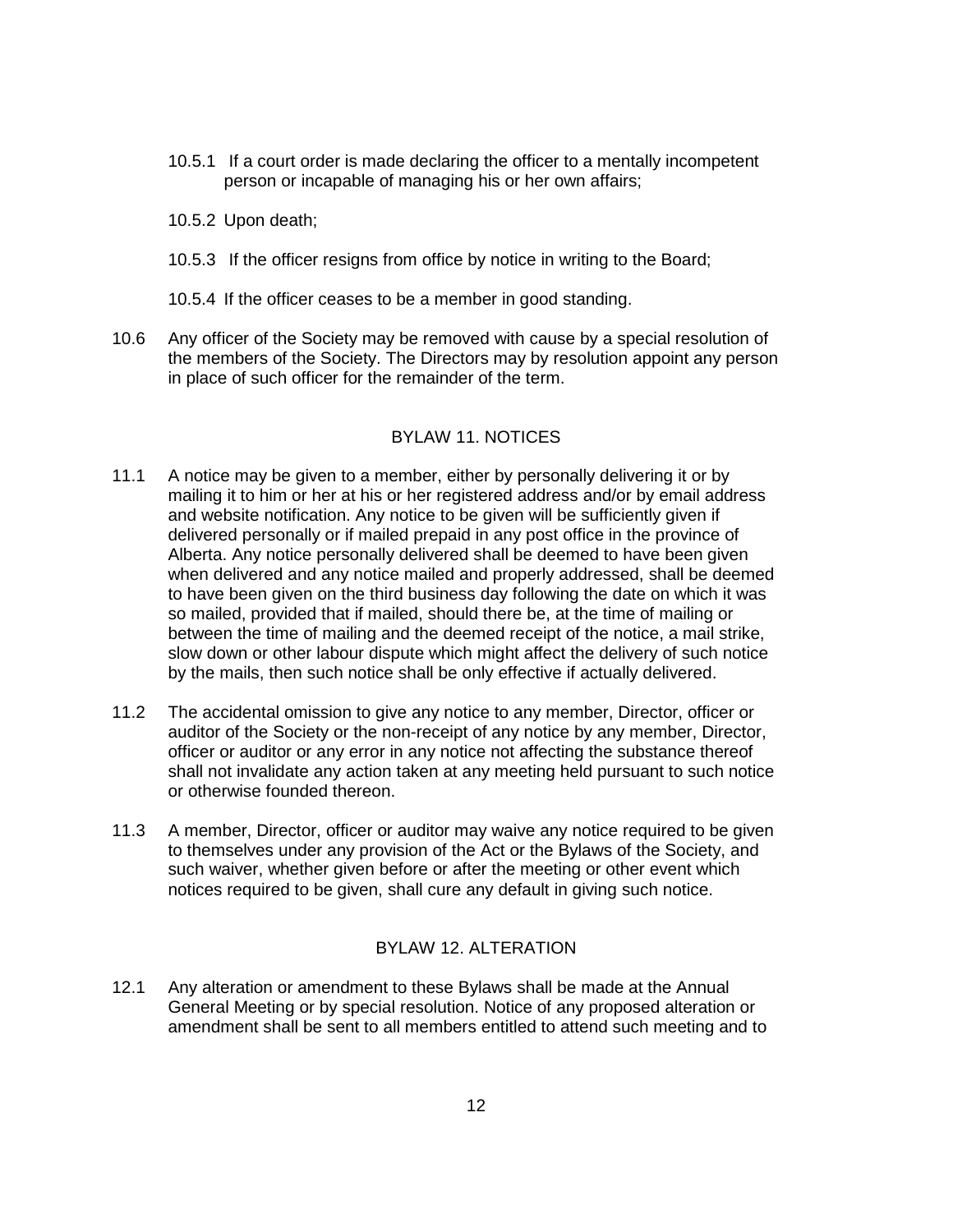vote at least 30 days before the Annual General Meeting at which the amendment is to be presented. No alterations or amendments to these Bylaws passed at any such meeting shall require confirmation at any subsequent General Meeting of the Society.

### BYLAW 13. AFFILIATION AND BRANCHES

- 13.1 The Board of Directors shall have the power to affiliate with any other Association or Association having the same or similar objects in whole or in part, upon such terms and conditions as they may deem advisable.
- 13.2 The Directors shall, if authorized to do so by an ordinary resolution passed at the Annual General Meeting of the Society, have power to establish and maintain one or more branch Society or Societies within the Province of Alberta having powers not exceeding the powers of the Society, as the Society by its Board of Directors, may from time to time confer.

# BYLAW 14. MISCELLANEOUS

- 14.1 The Society shall not take part in nor express any views on any political activity.
- 14.2 The Seal of the Society and the books and records of the Society other than the books of account shall be kept in the custody and control of the Secretary. The books of account of the Society shall be kept in the custody and control of the Treasurer.
- 14.3 The books and records of the Society may be inspected by any member by making arrangements with the Secretary and/or the Treasurer, as the case may be, to do so at any reasonable time and place.
- 14.4 The Society may be dissolved at any time by a special resolution to that effect passed by the members present and entitled to a vote in person at a duly convened General Meeting of the Society called for that purpose.

14.5 The Society shall have the power to accept donations, gifts, legacies and bequests.

#### BYLAW 15. BORROWING

15.1 Subject to the Act, the Board may from time to time borrow money on behalf of the Society on the credit of the Society. Such action shall require a resolution passed by the Board. No debentures shall be issued without the sanction of a special resolution.